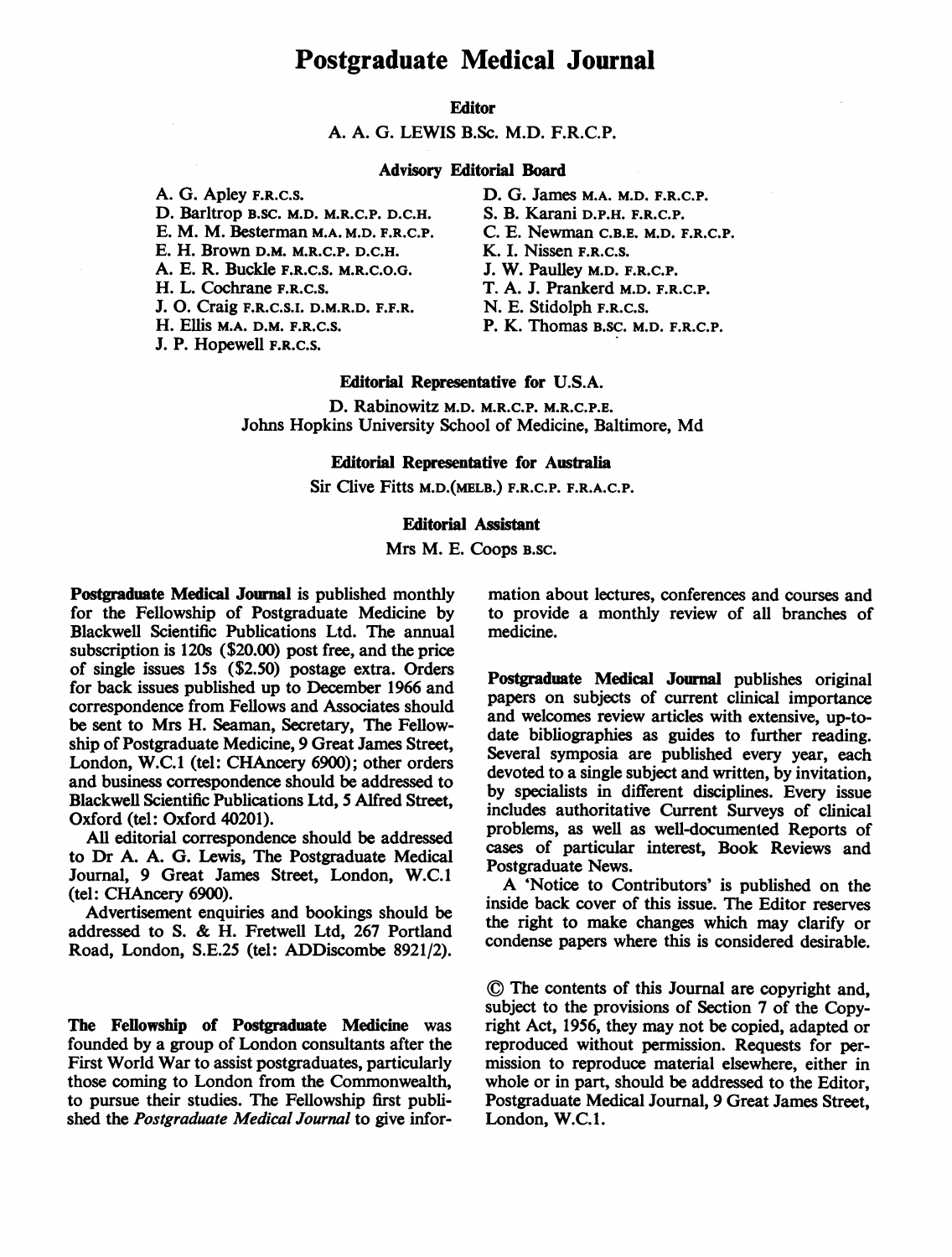# Books received

- Pain. Psychological and Psychiatric Aspects. By H. MERSKEY and F. G. SPEAR. Pp. viii + 223. London: Bailliere, Tindall & Cassell. 1967. 40s.
- Second Conference on the Use of Audiotape in Medical Teaching at the Academic Unit, Chelmsford and Essex Hospital, June 1967. Edited by JOHN and VALERIE GRAVES. Pp. 87. 1967.
- Porphyria. A Royal Malady. British Medical Journal. Pp. 68, illustrated. London: British Medical Association. 1968. 12s 6d.
- Modern Trends in Pharmacology and Therapeutics. Edited by W. F. M. FULTON. Pp.  $vii+372$ , illustrated. London: Butterworths. 1967. 85s.
- Paediatric Anaesthesia. By H. T. DAVENPORT. Pp.  $xi + 181$ , illustrated. London: William Heinemann Medical Books. 1967. 36s.
- Psychocybernetics. By M. MALTZ. Pp. 256. London: Thorsons. 1967. 25s.
- The Chemical Senses and Nutrition. Edited by M. R. KARE and 0. MALLER. Pp. xii +495, illustrated. Johns Hopkins University Press. London: Oxford University Press. 1967. £5 19s.
- Cancer of the Gastrointestinal Tract. Papers presented at the Tenth Annual Clinical Conference on Cancer 1965 at the University of Texas M. D. Anderson Hospital and Tumor Institute, Houston, Texas. Pp. 300, illustrated. Chicago: Year Book Medical Publishers. Chichester: John Wiley. 1968. 117s.
- Interferon: Ciba Foundation Symposium. Edited by G. E. W. WOLSTENHOLME and M. O'CONNOR. Pp. 271, illustrated. London: J. & A. Churchill 1968. 60s.
- Nutrition and Infection. Ciba Foundation Study Group No. 31. Edited by G. E. W. WOLSTENHOLME and M. O'CONNOR. Pp. viii + 114, illustrated. London: J. & A. Churchill. 1967. 18s.
- A Second Portfolio of Chest Radiographs. By B. T. LE Roux and T. C. DODDS. Pp. 444, illustrated. Edinburgh and London: E. & S. Livingstone. 1968. £5.
- The Liver. Edited by A. E. READ. Colston Papers No. 19. Pp. xiii +405, illustrated. London: Butterworths. 1967. £7.
- Year Book of Medicine, 1967-1968 series. Edited by D. E. ROGERS, C. MUSCHENHEIM, W. B. CASTLE, T. J. REEVES, F. J. INGELFINGER, P. K. BONDY and F. H. EPSTEIN. Pp. 848, illustrated. Chicago: Year Book Medical Publishers. 1968. 98s.
- Clinical Neurosurgerv. Proceedings of the Congress of Neurological Surgeons, 1966. Pp. xxiii +464, illustrated. Baltimore: Williams & Wilkins. Edinburgh and London: E. & S. Livingstone. 1967. £7 15s.
- Carcinogenesis. A Broad Critique. Papers presented at the Twentieth Annual Symposium on Fundamental Cancer Research, 1966. Pp. 774, illustrated. Baltimore: Williams & Wilkins, Edinburgh and London: E. & S. Livingstone. 1967. £7 7s 6d.
- Pathology Annual, Vol. 2, 1967. Series editor SHELDON C. SOMMERS. Pp. x +427, illustrated. New York: Appleton-Century-Crofts. London: Butterworths. 1967. £5.
- Year Book of Anaesthesia, 1967-1968 series. Edited by S. C. CULLEN. Pp. 399. Chicago: Year Book Medical Publishers. 1968. 94s.
- The Contractile Process. Proceedings of a symposium sponsored by the New York Heart Association. Pp. 299, illustrated. London: J. & A. Churchill. 1967. 57s 6d.
- Portal Hypertension. By C. E. SEDGWICK and J. K. POULANTZAS. Pp. xiv +257, illustrated. Boston: Little Brown. London: J. & A. Churchill. 1967. 112s 6d.
- Emergency-Room Care. By 24 authors, edited by C. ECKERT. Pp. xv+373, illustrated. Boston: Little Brown. London: J. & A. Churchill. 1967. 62s 6d.
- Individuality in Pain and Suffering. By A. PETRIE. PP. xvii + 153, illustrated. Chicago and London: The University of Chicago Press. 1968. 45s.
- Advances in Biology of Skin, Volume viii, The Pigmentary System. Edited by W. MONTAGNA and F. Hu. Pp. xxii +659, illustrated. Oxford: Pergamon Press. 1968. £10 10s.
- Integrative Activity of the Brain. An Interdisciplinary Approach. By J. KONORSKI. Pp. xii + 531, illustrated. Chicago and London: The University of Chicago Press. 1967. 135s.
- Acute Glomerulonephritis. By 51 authors, edited by J. METCOFF. Pp. 23 +437, illustrated. Boston: Little Brown. London: J. & A. Churchill. 1967. 130s.
- Homeostasis in Man. Fluids, Electrolytes, Proteins, Vitamins and Minerals in Clinical Care. By S. MIKAL. Pp. xiii + 553, illustrated. London: J. &. A. Churchill. 1967. 75s.
- Macromolecular Synthesis and Growth. Edited by R. A. MALT. New England Journal of Medicine, Medical Progress Series. Pp. xxi + 251, illustrated. Boston: Little Brown. London: J. &. A. Churchill. 1967. 82s 6d.

#### New Editions

- Textbook of Surgery. Edited by D. A. MACFARLANE and L. P. THOMAS. Second edition. Pp.  $xi + 770$ , illustrated. Edinburgh and London: E. & S. Livingstone. 1968. 60s.
- A Synopsis of Public Health and Social Medicine. By A. J. ESSEX-CATER. Second edition. Pp. xii + 740. Bristol: John Wright. 1967. 75s.
- Electrocardiography and Vectorcardiography. By E. GREY DIMOND. Fourth edition. Pp. 152, illustrated. London: J. & A. Churchill. 1967. 62s 6d.
- Surgery of the Anus, Rectum and Colon. By J. G. GOLIGHER. Second edition. Pp. x+1110, illustrated. London: Baillière, Tindall & Cassell. 1967. 210s.
- Psychiatry. By E. W. ANDERSON and W. H. TRETHOWAN. Second edition. Pp. viii + 319. Concise Medical Textbooks Series. London: Bailliere, Tindall & Cassell. 1967. 25s.
- Surgical Urology-a handbook of operative surgery. By R. H. FLOCKS and D. A. CULP. Third edition. Pp. 510, illustrated. Chicago: Year Book Medical Publishers. Chichester: John Wiley. 1967. 117s.
- World Health. By FRASER BROCKINGTON. Third edition. Pp. 373. London: <sup>J</sup> & A. Churchill. 1967. 48s.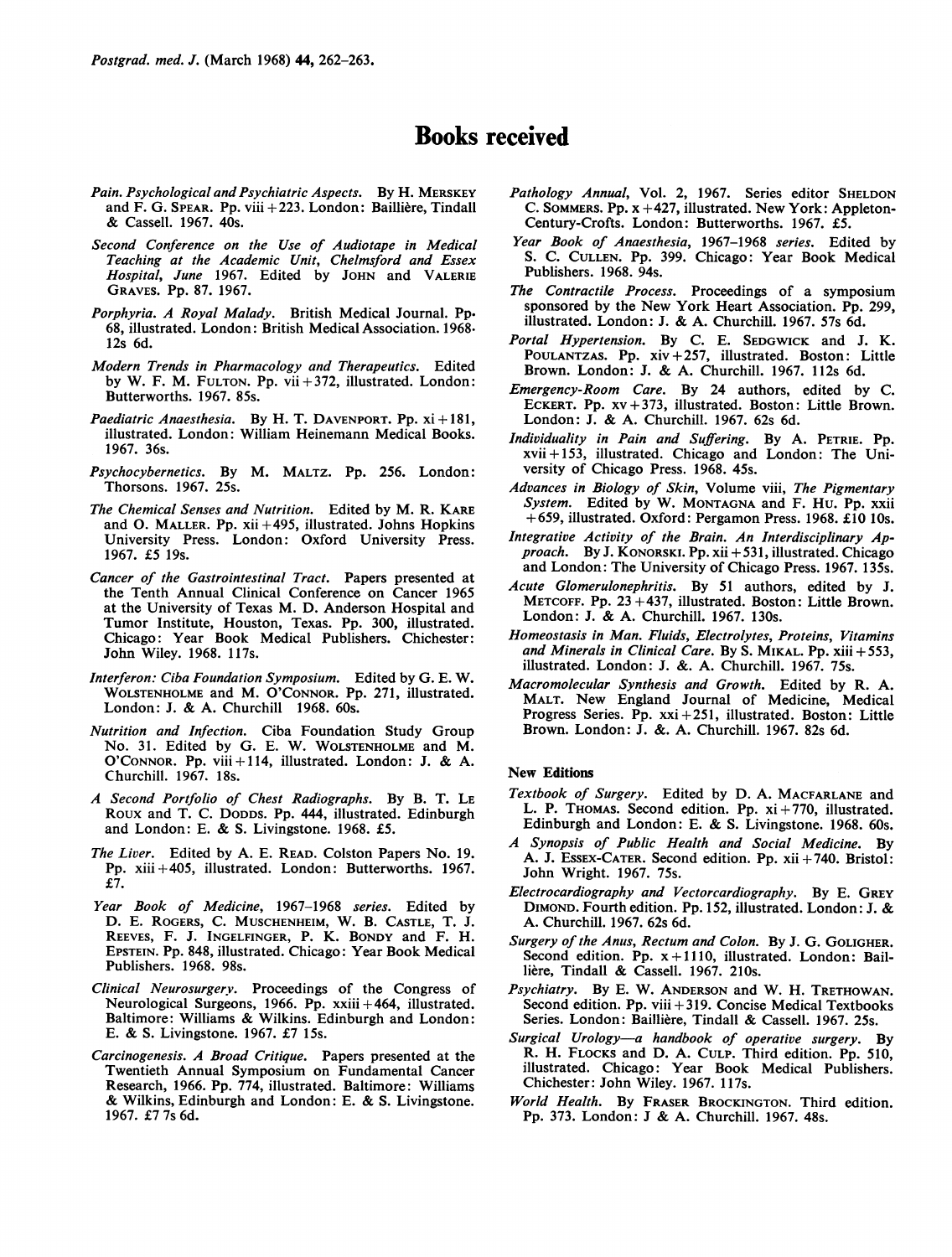# Postgraduate news

# FELLOWSHIP OF POSTGRADUATE MEDICINE

The Fellowship usually holds the following courses each year (approximate dates and times in parentheses):

### Medicine (M.R.C.P.)

General Medicine. Connaught, London Chest, Whipps Cross Hospitals (four weeks, twice yearly, April/May, October/ November), St Stephen's Hospital (evenings, four weeks, twice yearly). Whittington Hospital (evenings, five weeks, twice yearly, May/June, October/November). Queen Mary's Hospital for the East End (weekend, twice yearly, June, December). Ashford Hospital, Middlesex (two Saturdays, twice yearly, May, November).

Infectious Diseases. Hither Green Hospital (weekend, twice yearly, March/November).

Paediatrics (D.C.H.). Princess Louise Kensington Hospital (weekend, twice yearly, March, September/October).

Surgery (F.R.C.S.)

General Surgery. Connaught Hospital (weekend, twice yearly, April, September/October). Queen Mary's Hospital for the East End (weekend, once yearly, February). Royal Marsden Hospital (twice yearly, March, September).

General Surgery and Orthopaedics. Fulham Hospital (three weeks, evenings, twice yearly, March/April, September/ October).

Orthopaedics. Rowley Bristow Hospital, Pyrford (three alternate weekends, twice yearly, March/April, September/ October).

Plastic Surgery. Queen Mary's Hospital, Roehampton (weekend, twice yearly, February, September).

Clinical Attachments. A limited number of clinical attachments in General Medicine will be available shortly at Bethnal Green Hospital for periods of up to 2 months, fee 4 guineas per week. Further details available from the secretary.

## CURRENT COURSES

Thoracic Surgery (F.R.C.S.) North Middlesex Hospital, London N.18. 29, 30, 31 March. Fee £7 17s. 6d.

General Surgery (F.R.C.S.) Connaught Hospital. 20 and 21 April. Fee £5 5s.

Infectious Diseases (M.R.C.P.) Hither Green and Brook Hospitals. Weekend 16 and 17 March. Fee £4 4s.

Rheumatic Diseases (M.R.C.P.) Princess Alexandra Hospital, Harlow. Monday to Friday 1 to 5 April. Fee £10 10s. ( $\dot{\mathbf{z}}$ 3 3s. per day).

Clinical Medicine (M.R.C.P.) Whittington Hospital. 29 April to <sup>1</sup> June. Fee £29 8s.

General Medicine (M.R.C.P.) Connaught, London Chest and Whipps Cross Hospitals. 10 June to 5 July.

Please note that instruction arranged by the Fellowship of Postgraduate Medicine is open only to Associates (annual subscription, 21s). Detailed syllabuses are published approximately 4-6 weeks before courses begin and are circulated to all Associates. No entries to courses can be accepted in advance of the syllabus being published,

Information regarding courses can be obtained from the office between 10 a.m. and 5 p.m., Mondays to Fridays (Telephone 242-6900), or by writing to the Secretary, Fellowship of Postgraduate Medicine, 9 Great James Street, London, W.C.1.

## THE COMMONWEALTH AND INTERNATIONAL MEDICAL ADVISORY BUREAUX

The Bureaux are maintained by the British Medical Associaation to provide a personal advisory service to doctors visiting the United Kingdom from all parts of the world. General information, as well as that on postgraduate education and accommodation is given.

All enquiries should be addressed to the Medical Director, Commonwealth and International Medical Advisory Bureaux, British Medical Association, Tavistock Square, London, W.C.1.

## **CAMBRIDGE**

## Cambridge University Postgraduate Medical School

A summary of postgraduate facilities available at Addenbrooke's Hospital from October to July can be obtained from the Secretary of the Medical School. Arrangements can be made for practitioners to attend the practice of the Teaching Hospital Group for short or long periods.

## Postgraduate Courses

At Cambridge: A five-day course in Geriatrics will be held from 18 to 22 March 1968. Accommodation for a limited number attending will be provided in Pembroke College.

A 3-day course in Paediatrics will be held from <sup>8</sup> to <sup>10</sup> April 1968; accommodation will be provided<sup>I</sup>in Fitzwilliam College.

A 6-day course 'Progress in the Biological Sciences in relation to Dermatology' will be held from 23 to 28 September 1968 in the Chemical Laboratory Lecture Theatre, Lensfield Road, Cambridge.

One-day courses will be held at Addenbrooke's on Saturdays 2 March: Obstetrics and Gynaecology, 16 March: Paediatrics, 23 March: Eye Disorders, 20 April: Respiratory Diseases.

Two 1-week Refresher Courses for General Practitioners will be held at Addenbrooke's Hospital from <sup>1</sup> to 6 July and 8 to 13 July 1968. Accommodation will be available in Downing College.

Lunch time Forums, 1.15-2.15 p.m., preceded by buffet lunch, 12.30-1.15 p.m., are held at Addenbrooke's Hospital on the first and third Thursday of the month.

At Ipswich: at the Anglesea Road Wing, East Suffolk and Ipswich Hospital, Clinical Society Meetings will be held on the second Wednesday of the month at 8.30 p.m.

A course in Family Psychiatry will be held from <sup>1</sup> to <sup>5</sup> April 1968.

'Friday Club' Discussion Groups for General Practitioners take place on the first and third Fridays each month until 21 July between 1.45 and 2.45 p.m., preceded by buffet lunch.

At Bury St Edmunds: Clinical Meetings, Lunch time forums, and Medical Film/Discussions are held regularly at the West Suffolk General Hospital. Detailed timetables may be obtained from the Clinical Tutor.

At Norwich: Details of the postgraduate education arrangements may be obtained from the Secretary, Norfolk and Norwich Institute for Medical Education, Norfolk and Norwich Hospitals.

A calendar of lectures, seminars and tutorials and further particulars may be obtained from the Secretary of the Medical School, Tennis Court Road, Cambridge.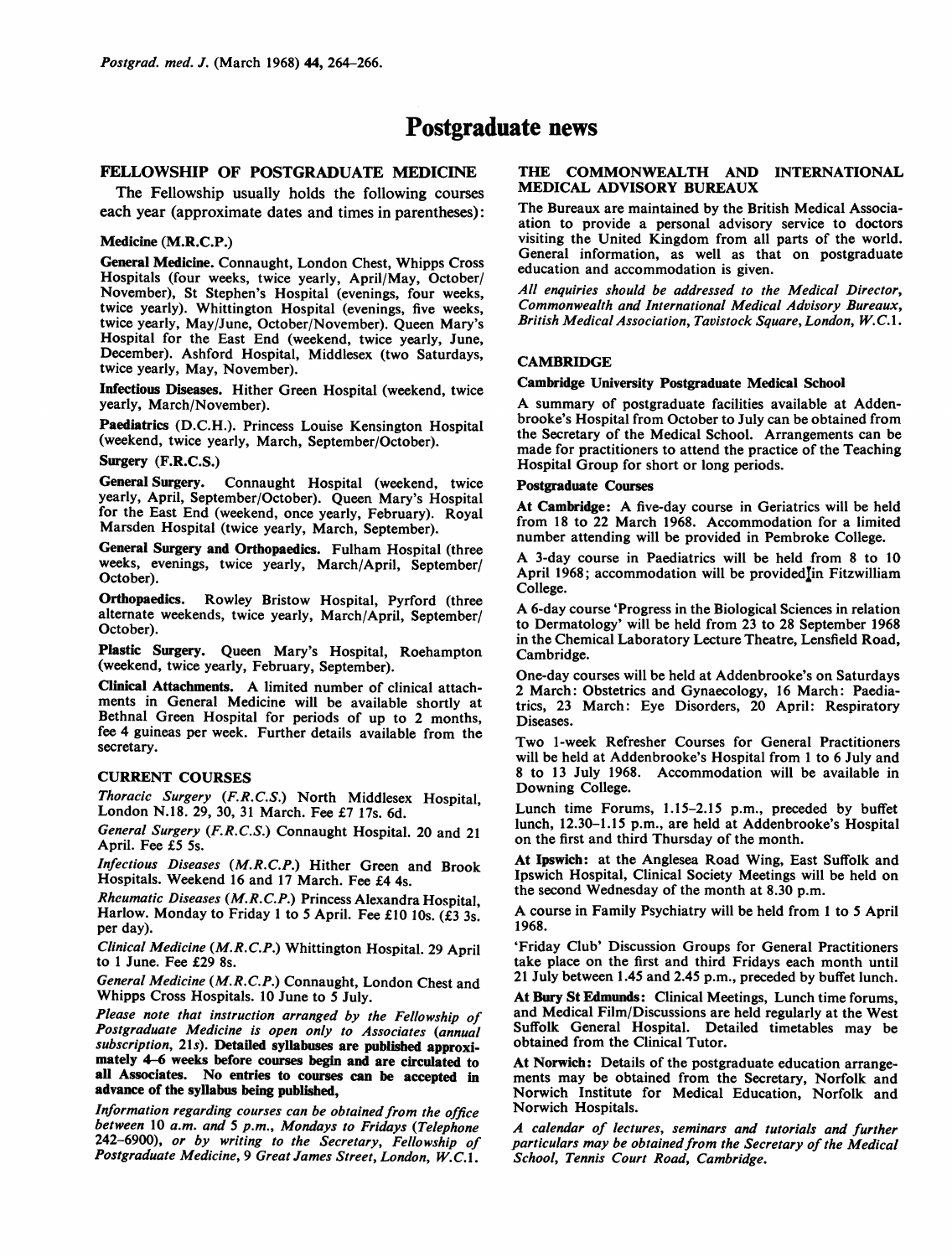## LIVERPOOL

University of Liverpool. Courses are held in Anaesthesia, Child Health, Medicine, Obstetrics and Gynaecology, Orthopaedic Surgery, Otorhinolaryngology, Psychological Medicine, Public Health, Radiodiagnosis and Radiotherapy, Surgery, Tropical Medicine and Hygiene and Venereology. After fulfilling the regulations, candidates may become eligible to take the Degrees of Ch.M., M.Ch.Orth. and M.Ch.Otol., and the Liverpool Diplomas, D.P.H., D.P.M., D.T.M. & H., D.M.R.(D) or D.M.R.(T).

The other courses are designed for students working for the London Diplomas.

There is also a day-release course in the Basic Medical Sciences for junior hospital staff.

Further information may be obtained from the Heads of the appropriate departments of the University, Liverpool 3.

### **OXFORD**

University of Oxford. Enquiries about research and specialist training attachments may be addressed to the head of the relevant clinical or laboratory department in one of the teaching hospitals (United Oxford Hospitals, Nuffield Orthopaedic Centre, Warneford and Littlemore Hospitals) or to the Director of Postgraduate Medical Studies. Enquiries about study days and weekly classes at Oxford for M.R.C.P., F.R.C.S., M.R.C.O.G., F.F.A., D.P.M., D.M.R., candidates from the Oxford region, general practitioner refresher courses, resident obstetric and other clinical attachments, to the Director of Postgraduate Medical Studies, Osler House, 43 Woodstock Road, Oxford, from whom also information about the Medical Centres at Aylesbury, Kettering, Northampton, Reading, Swindon and Wycome may be obtained.

### GLASGOW

Surgery. An intensive course of instruction in the basic sciences suitable for candidates preparing for the Primary Fellowship Examination in Surgery is held from October to December. A modified form of the course is available for candidates preparing for the D.A. or F.F.A. examinations. Fee £30.

Anaesthetics. A course for specialist anaesthetists and for those preparing for the final part of the F.F.A.R.C.S. will be held in May. Fee £10 10s.

Medicine. An intensive course on Recent Advances in Clinical Medicine suitable for candidates preparing for the Membership Examination is held twice annually for a fortnight in March and September. Fee £15 15s.

Geriatrics. A course for trainee specialists in Geriatric Medicine or General Practitioners in charge of geriatric beds in hospitals is held in May. Fee £7 10s.

Child Health. A formal course held in May and November for those preparing for the D.C.H. and M.R.C.P. with Child Health as a special subject. Fee £15 15s.

Obstetrics. An intensive week's course of instruction in obstetrics for those preparing for the D.Obst.R.C.O.G. held in September. Fee £7 10s.

Mental Deficiency. An intensive course in Mental Deficiency is held for 3 weeks in October. The course includes lectures and demonstrations in mental handicap and deficiency, instruction in mental testing and visits to institutions. Fee £18.

Introduction to Psychiatry. An intensive course providing <sup>a</sup> general introduction to psychiatry is held for 3 weeks in November. The course includes theoretical and clinical instruction in child psychiatry and psychology and adult psychiatry. It is particularly suitable for medical officers concerned with public health. Fee £18.

Steroid Endocrinology. A course for clinicians and hospital laboratory workers with special interest in Endocrinology and for those in general medicine who wish to have a better understanding of treatment with steroid hormones is held in April. Fee £15.

Diagnostic Virology. A course for experienced laboratory workers who wish to develop diagnostic virology for epidemiological purposes in this country and abroad is held in April. Fee £25.

Histopathology of the Skin. A course for pathologists and those with some training in pathology is held for <sup>1</sup> week in March. Fee £7 10s.

Forensic Medicine. A postgraduate course in the University Department of Forensic Medicine is held for 10 weeks from April to June. Fee £15.

Clinical Attachments. A scheme for clinical attachments in general medicine, general surgery and various specialties has been arranged to assist those working for higher qualifications. An attachment may be started at any time. No formal instruction is given, but participants can gain intensive clinical experience by following the day-to-day work of a unit in a Glasgow teaching hospital. Fee £5 per month. Registration Fee £1 Is.

Teaching Ward Rounds. Each academic term a course of ten teaching ward rounds in Medicine is arranged. These occupy one afternoon a week. Fee £8 8s.

Radiology. A course in radiological interpretation for clinicians. Lecture demonstrations on alternate Tuesdays in conjunction with Teaching Ward Rounds. Fee £5 5s.

Dermatology. An intensive week's course in dermatology. Suitable for M.R.C.P. candidates. March. Fee £7 10s.

A week-end course in dermatology. May. Fee £3 3s.

Research Techniques in Experimental Surgery and Anaesthesia. A 2-day course giving an introduction to research techniques in Experimental Surgery and Anaesthesia. March. Fee £2 3s.

Steroid Endocrinology. A course for clinicians and hospital laboratory workers with a special interest in Endocrinology or for those in General Medicine who wish to have a better understanding of treatment with steroid hormones. April. Fee £15.

Medical Ophthalmology. An intensive weekend course on the ophthalmological aspects of general medicine. Suitable for M.R.C.P. candidates. May and October. Fee £5 5s.

## GENERAL PRACTITIONER COURSES

Two Refresher Courses for general practitioners are held annually - for <sup>a</sup> fortnight in May and September. Two-week postgraduate residencies are available continuously in maternity hospitals in the Western Region.

Clinical Attachments - continuous. Full-time or part-time attachments to hospital teaching units to enable General Practitioners to increase their experience and keep up to date with recent trends and advances. Fee £1 5s. per week for full-time attachment.

Extended Courses and 1-day course covering selected topics in general subjects or the specialties held in teaching hospitals in Glasgow and principal hospitals in other parts of the Western Region. Meetings are generally held on Sundays from October to May and are arranged by the West of Scotland Faculty of the College of General Practitioners from whom full details are available.

Full-time Course. The Board offers full-time postgraduate courses in Radiology (2 years) and Radiotherapy (2 years). The University offers full-time postgraduate courses leading to the following diplomas:

Diploma in Public Health (1 year)

Diploma in Clinical Psychology (2 years).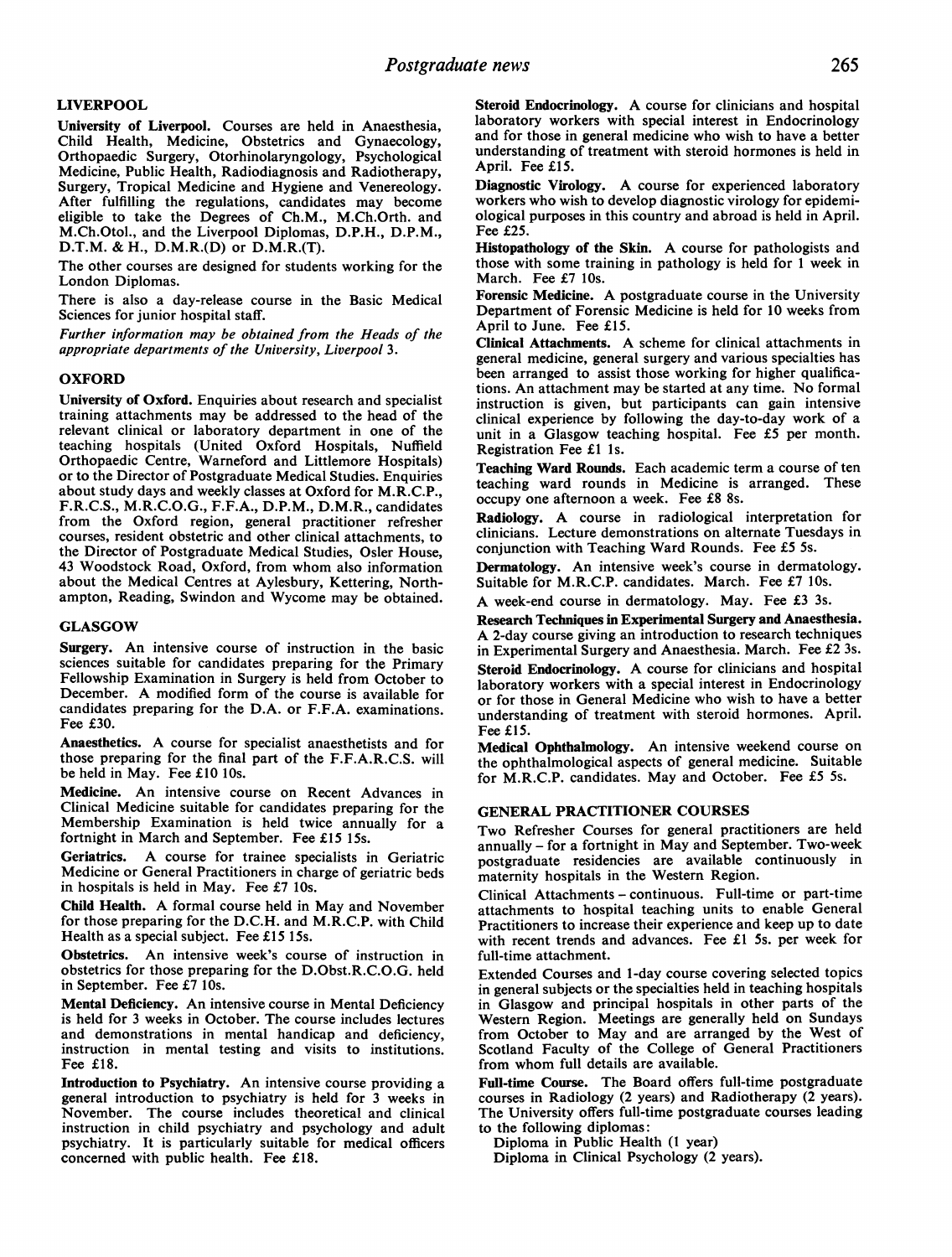Conference. Specialist conferences on various topics are held twice a year in the Hall of the Royal College of Physicians and Surgeons. In these, invited guests and local speakers discuss current topics and time is provided for audience participation. These conferences are designed particularly for consultants and registrars.

Further information and application forms can be obtained from the Director of Postgraduate Medical Education, The University, Glasgow, W.2.

# UNIVERSITY OF EXETER

## Postgraduate Medical Institute

A full-time postgraduate course lasting <sup>10</sup> weeks will begin on the 17 April 1968. These courses are held three times a year starting in October, January and April. They are intended to meet the needs of both overseas graduates and British medical practitioners. For overseas graduates they provide an introductory course in British Hospital Practice before proceeding to hospital posts in the National Health Service or to specialized instruction for a postgraduate diploma elsewhere. For British graduates they provide a refresher course which is suitable for those returning from overseas or from H.M. Forces, for married women graduates returning to active practice, or for general practitioners who are prepared to undertake extended postgraduate courses of this nature. It is sometimes possible to accept general practitioners for <sup>1</sup> or 2 weeks of a course and attendance for this period is recognized by the Ministry under Section 48 of the N.H.S. Act (1946).

Each course includes instruction in general medicine, paediatrics, preventive medicine, pathology, psychiatry, orthopaedics and general surgery. The programme is planned so that students wishing to specialize in a particular clinical subject are given facilities to do so, while other students receive teaching in each of the main clinical departments.

Unpaid clinical attachments can be arranged at the end of the course for students requiring a longer period of training.

Further particulars and application forms for these courses are obtainable from the Director, Postgraduate Medical Institute, The University, Exeter, Devon.

## NEWCASTLE UPON TYNE

Courses of three to four sessions in various Medical and Surgical subjects on a weekly sessional basis during term-time. Suitable for those preparing for a higher qualification.

Clinical attachments, full-time or part-time, throughout the year.

Attachments of <sup>1</sup> or 2 weeks for general practitioners in General Medicine, Dermatology, Obstetrics, Paediatrics, Psychiatry, Geriatrics and other subjects by arrangement. Recognized under Section 48 of the N.H.S. Act.

Further details from the Postgraduate Sub-Dean, Organization for Postgraduate Medical Education, The Medical School, The University, Newcastle upon Tyne.

University courses for postgraduate diplomas. D.P.M. and D.P.H. Further details from the Assistant Registrar, Medical School, The University, Newcastle upon Tyne.

# THE ROYAL COLLEGE OF GENERAL PRACTITIONERS

## Medical Recording Service

Kitts Croft, Writtle, Chelmsford, Essex. (Tel. Writtle 316). Selection of titles available on tape (5 in reels running at  $3\frac{3}{2}$  ips). These talks may be borrowed by any doctor anywhere in the world.

New titles available on tape

- 67-28 Vocational Training in General Practice Dr George Swift 18 min.
- 67-30 Testing the Effectiveness of Teaching Dr Suzette Gauvain 40 min. 44 slides
- 67-35 Haemolytic Anaemias Professor A. Goldberg (From Gardiner Institute, Western Infirmary, Glasgow) 50 min. 59 slides.
- 67-31 Assumptions in Learning and Teaching-Mrs M. J. Abercrombie 52 min. 43 slides.
- 66-27 A New Look at Infant Feeding-Dr Ian G. Wickes 28 min. (Points of View Series)
- 67-25 Myeloproliferative Diseases Dr S. M. Lewis 30 min. 29 slides.

#### UNIVERSITY OF BIRMINGHAM

Faculty of Medicine and Dentistry. Board of Graduate Studies.

### Course in Occupational Medicine.

Four Wednesday Meetings at the Postgraduate Medical Centre, Good Hope General Hospital, Sutton Coldfield. 3 to 24 April 1968.

Applications should be sent to Professor A. G. W. Whitfield, Director, Board of Graduate Studies, Medical School, Birmingham 15.

### GUY'S HOSPITAL, DEPARTMENT OF GERIATRICS AND DEPARTMENT OF MEDICINE

Postgraduate conference on geriatric medicine 2 April 1968. Aimed at general physicians and registrars as well as geriatricians, this course includes lectures on glucose metabolism in old age, biochemical aspects of anaemia, osteomalacia, giant cell arteritis and the psychological importance of identity in the aged. Clinical demonstration of medical and surgical problems and a panel discussion on 'The management team in geriatrics' will take place at New Cross Hospital in the afternoon.

Apply for details of programme to Dr A. Rosin, New Cross Hospital, Avonley Road, S.E. 14 by 18 March 1968. Fee £2 2s. This- course has been approved for study leave purposes under H.M. (67)27.

## THE BRITISH CLUB FOR SURGERY OF THE HAND

On the occasion of the visit of the American Society for Surgery of the Hand, an Open Meeting will be held at the Royal College of Surgeons, Lincoln's Inn Fields, London W.C.1 on Tuesday, 7 May, 1968 at 2.0 p.m. Admission free to all interested in Hand Surgery.

The following American Surgeons will speak:

| Dr. R. M. Curtis                                                         | — The management of the stiff proxi-<br>mal interphalangeal joint  |  |  |
|--------------------------------------------------------------------------|--------------------------------------------------------------------|--|--|
|                                                                          | Dr. A. B. Swanson — Silastic implants in the hand                  |  |  |
|                                                                          | Dr. A. D. Potenza — The mechanisms of healing of<br>flexor tendons |  |  |
| $D_{\alpha}$ , $D_{\alpha}$ , $D_{\alpha}$ , $D_{\alpha}$ , $D_{\alpha}$ | Tandan tuanafana fan madian and.                                   |  |  |

Dr. D. C. Riordan — Tendon transfers for median and ulnar palsies

The meeting will be followed by the Hunterian Lecture-Professor G. R. Fisk-Carpal Stability and the Fractured Scaphiod.